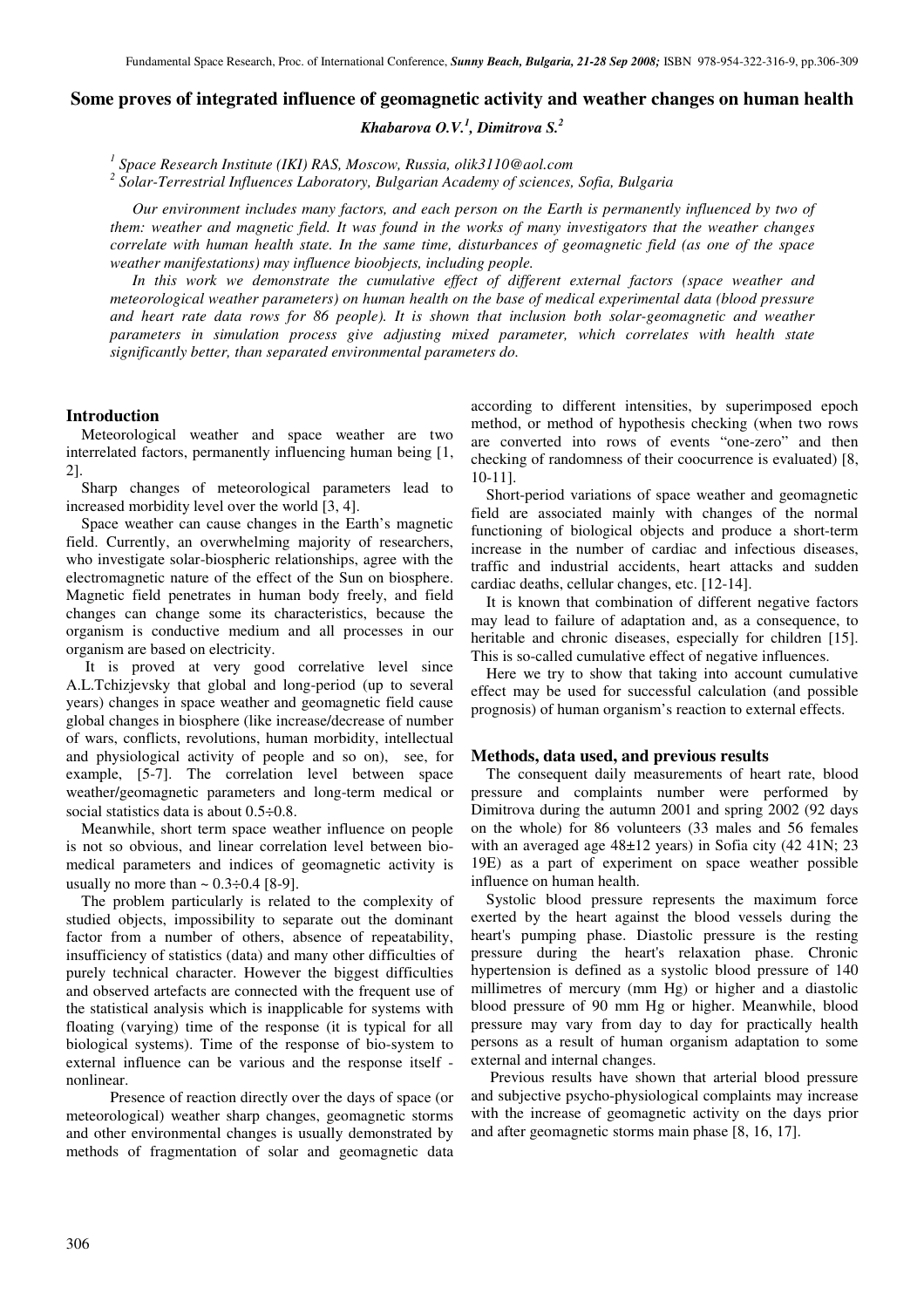The average increment of systolic and diastolic blood pressure of the group examined reached 9%. This effect was present irrespectively of gender. Results obtained suppose that hypertensive persons have the highest sensitivity and the hypotensive persons have the lowest sensitivity of the arterial blood pressure to increase of geomagnetic activity. The results did not show significant changes in the heart rate. The percentage of the persons who reported subjective psychophysiological complaints was also found to increase significantly with the geomagnetic activity increase and the highest sensitivity was revealed for the hypertensive females.

It was found that diastolic pressure is most sensitive parameter of cardio-vascular system to changes of external influences [18]. Reaction of human organism on weather changes is nonlinear and detected with difficulty, because of number of meteorological parameters, included in the "weather" concept. In [18] the weather strength parameter *S*, including six main meteorological parameters, was introduced into practice:

*essure Visibility* ⋅ Pr  $=\frac{(2+100\cdot Temperature)\cdot(1+10\cdot Wind\ speed)\cdot(10\cdot Cloudiness + Humidity)}{Area{var}^2\cdot Waitition}$ *S*

*S* allows to linearize a task and to reach the visible relations between bio-medical data, describing human health state, and weather parameter changes. Correlation between blood pressure and Weather strength parameter is negative (see Figure 1).



One of the approach to the study of the problem of space weather possible influence on human health is comparison of health parameters not only with standard indices of geomagnetic and solar activity (most of them have time resolution ≥1 hour), but also with geomagnetic pulsations presence or pulsation indices. Table of pulsation types and their possible connection with health can be found at: http://hypertextbook.com/facts/2001/ElizabethWong.shtml as a part of electronic "Physics Factbook".

It is possible to estimate the power of the geomagnetic fluctuations in ULF-range (2-10 mHz) with help of recent global ULF-index of geomagnetic activity. Kp, Dst, AE, SYMH, PC, IMF parameters, etc. quantify the laminar energy supply in the solar wind-magnetosphere-ionosphere system. ULF wave index characterizes the turbulent character of the energy transfer from the solar wind into the magnetosphere and the short-scale variability of near-Earth electromagnetic processes.

The ground ULF wave index is a proxy of global ULF activity is constructed using 1-min data from all available magnetic stations in Northern hemisphere: hourly bandintegrated (2-10mHz) spectral power of two horizontal components. Database of hourly ULF indices is available on an anonymous FTP site ftp://*space.augsburg.edu/maccs/ULF\_index*. See also information about this index in [19, 20].

Ptitsyna and others shown in 1998 that ultra low-frequency (ULF) low-intensity environmental magnetic fields affect the human nervous system, heart attacks are also may be associated with influence of magnetic field with ULF frequencies [21].

Otsuka in 2001 considered wide period branch of pulsations and concluded that link of low-frequency pulsations with heart variability is observed only in the season in which sunshine alternated with darkness, a finding suggesting a mechanism influenced by the alternation of light and darkness [22].

Khabarova in 2002 collected some previous results in this area and has shown that they can be explained by adaptation mechanism's starting due to parametrical resonant influence on human brain [23].

Recent investigations [24] show that geomagnetic micropulsations Pc1 (0.2-5s) could be also bioeffective for cardiovascular system and modulate the number of myocardial infarctions and sudden death, especially during the winter (this result is well-correlated with result by Otsuka  $et$ al.).

Unfortunately, number of works in this area is very limited and additional experiments are obviously needed.

Here we have used both S-weather strength parameter and ULF-index database for comparison with cardiovascular parameters.



### **Results**

As we have mentioned, the linear correlation coefficients between various geomagnetic indices and medico-biological parameters rarely exceed 0.4. In this investigation it was unexpectedly found enough high level of correlation between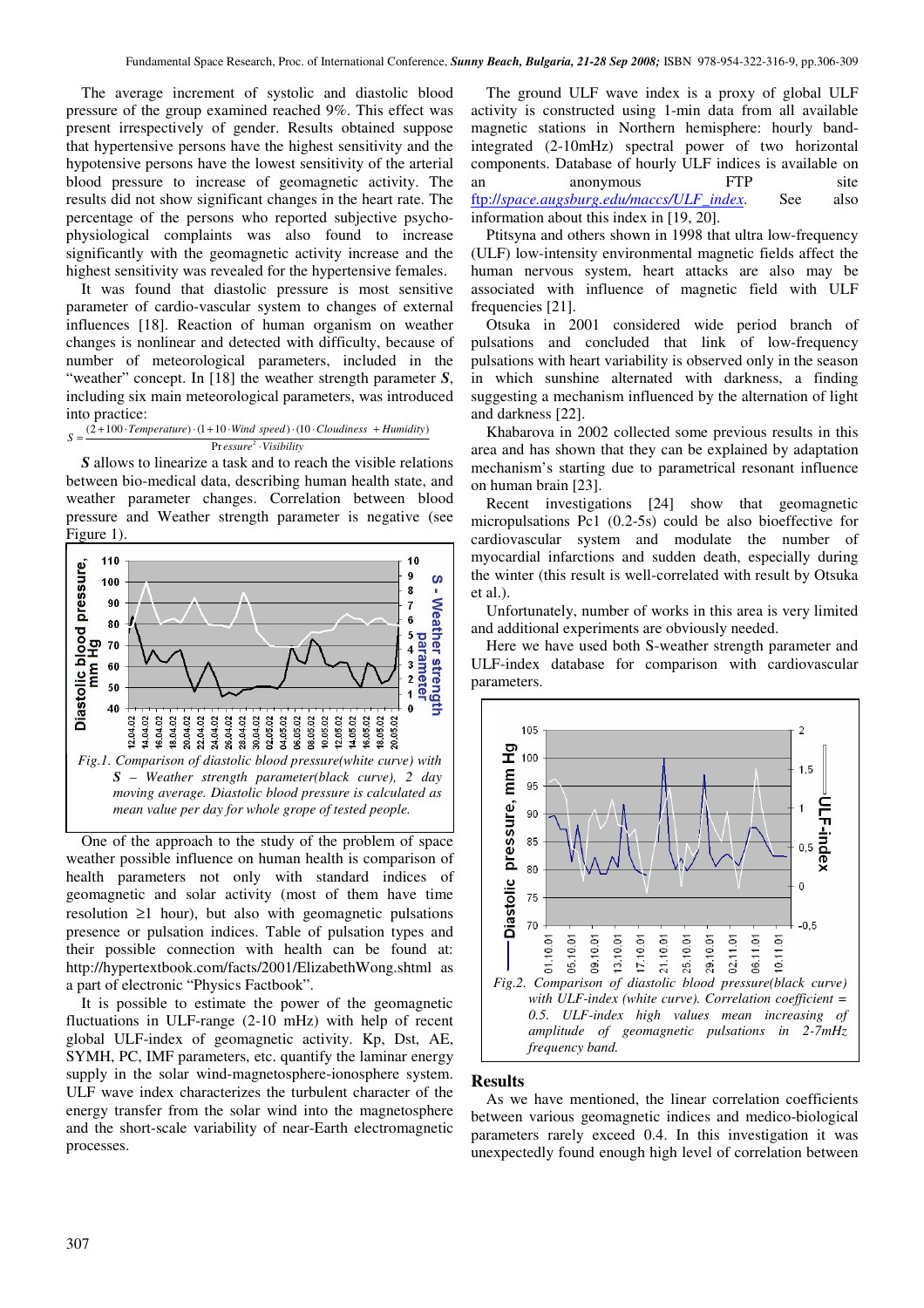ULF-index and cardiovascular parameters data (it equals 0.5 during the autumn and 0.4 during the spring period of measurements). Example can be viewed in Figure 2.

The question appears: Is it the maximum obtainable level of correlation or we can simulate cardiovascular parameters better?

We have tried to find some adjusting parameter, which include most number of reasonable external parameters.

In addition to ULF-index, the Kp-index of geomagnetic activity, Sunspot number, and *S* were examined. Simulation give the best results, when adjusting parameter WGS (weather, geomagnetic, solar) is as follow:

$$
WGS = \frac{Kp + ULF \cdot Wolf / 3}{7 + S},\tag{1}
$$

where Kp is geomagnetic Kp index; ULF is geomagnetic ULF-index, *S* – weather strength parameters. All these parameters included in *WGS*, have approximately the same weight. Result is given in the Figure 3.



Figure 4 provides information on correlation coefficient level (for all data base on blood pressure) between systolic and diastolic pressure and parameters, included in *WGS*  adjusting mixed parameter.

It is easy to see that adjusting parameter *WGS* is the best correlated with blood pressure, although some parameters, included in it, have low (but statistically significant) correlation levels.

Correlation between *WGS* and diastolic blood pressure during the autumn period is 0.65, during the spring is 0.50, and it equals 0.54 for whole period of investigation.

#### **Conclusions and discussion**

It was found out that including different parameters, possibly influenced people health, into consideration and simulation give the result better in comparison with attempts to separately correlate these potentially bioeffective factors with health parameters.

Usually the most reliable linear correlative tie between geomagnetic field intensity and human health state exists in



high latitudes, but most people live in the latitudes, where this tie is just probabilistic [11, 18].

We have considered here geomagnetic and solar indices, and weather strength parameter, including six main meteorological parameters. Their combination gives correlation level, exceeding the levels, typical for each parameter.

It is obvious that even high correlation coefficient and coincidence of events do not prove direct influence of one factor to other, but successful simulation may give some confidence in the right way of investigations and really affecting factor searching.

Cumulative effect of different negative external influences may became apparent in the absence of high correlations between separated parameters, but their integrated effect may be obvious and good-observed even at correlative level.

Many processes on the Earth and in space are marginally connected with each other and in the same time are different, but all they influence people every time, hence their possible bioeffecteveness must be investigated together.

We have shown here that increasing of the number of considered bioeffective parameters can lead to possibility of the adequate simulation of observed medico-biological data rows and, in the future, to prediction of negative biological effects of environmental changes.

#### **REFERENCES**

- [1] E.Stoupel, *Clinical Cosmobiology*. Canadian Medical Meteorology Network. Bio-Electro-Magnetics Institute, 1989
- [2] D.V.Hoyt, and K.H.Schatten, *The Role of the Sun in Climate Change. Oxford University Press*, 288 p., 1997
- [3] A.J.McMichael Population, environment, disease, and survival: past patterns, uncertain futures. *Lancet*, 359, 2002, pp.1145-1148.
- [4] National Research Council (NRC), *Climate Change Science: An Analysis of Some Key Questions.* National Academy Press, Washington, DC, 2001.
- [5] A.L.Tchijevsky, *Les Epidémies Et Les Perturbations Electromagnétiques Du Milieu Extérieur*. Hippocrate. Paris, 238 p., 1938
- [6] H.Friedman, R.O.Becker, and C.H.Bachman. Psychiatric ward behavior and geophysical parameters, *Nature,* 205, 1965, pp. 1050-1052
- [7] B.M.Vladimirskiy et al., *Space and biological rhythms.* Crimean press committee, Simferopol, 1995